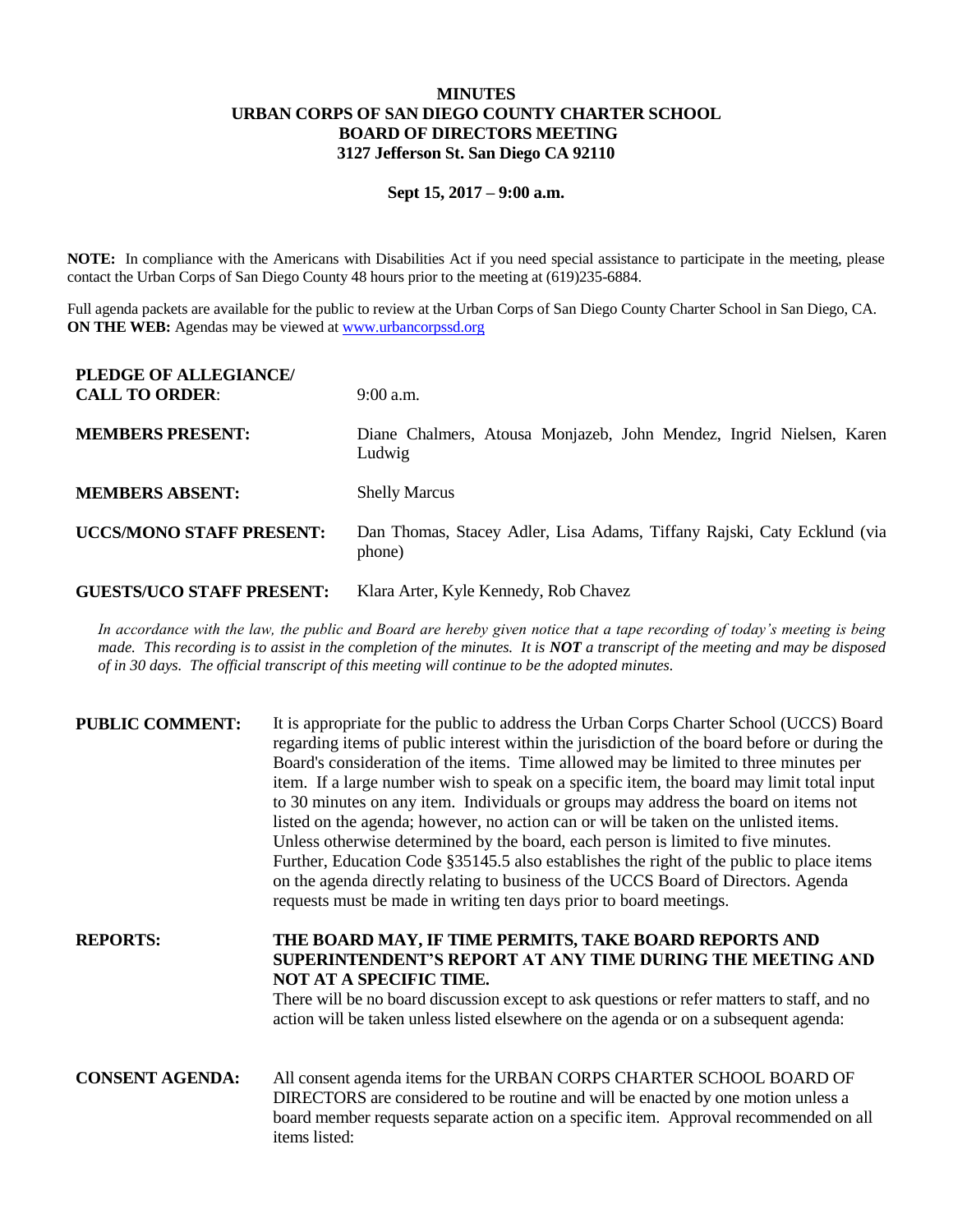**Warrant Registers —***Not available; Removed from Consent Agenda and Approval tabled until December meeting.*

**Approval of Minutes from the June 16, 2017 meeting**

*Atousa motions to accept the minutes from the June 16th meeting as corrected removing Ingrid's renomination to the Board. Ingrid seconded the motion and the motion carries. The minutes are approved with correction.*

### **INFORMATIONAL**: None

### **NEW BUSINESS:**

**1.** Action Item — Approval of Unaudited Actuals for 2016 – 2017

*Caty explains that the Unaudited actuals are the final numbers for books which will be closed in October and sent to the auditors. The charter school remains in good shape with a 16.74% reserve. State revenue is reduced by the Prop 39 grant funding and ETP is not budgeted quite as high as what was received last fiscal year. There is a restricted fund balance from Prop 39 funds of \$647,788. This is from clean energy upgrades and is being shown on the budget as an asset which will depreciate over the next 8 years. Currently it is being shown as restricted reserve. Karen motions to approve the 201602017 unaudited actuals and Atousa seconds the motion. Ingrid abstains from the vote and the motion carries.*

**2.** Action Item —Approval of DASS Eligibility Certification

*Stacy explains what DASS Eligibility is and why certification is needed. LCAP has dashboard indicators and new measures for DASS eligibility including: academic progress, attendance etc. The application is designed for non-regular institutions and alternative schools and is the mechanism by which these schools tell the state that they are different and therefore they need different criteria by which to measure their improvement. John asks how UCCS wants to be evaluated. Stacy explains this is the next step. The first step is confirming our status. John also inquires as to whether this confines us or makes school ineligible for certain funding. Stacy explains to the contrary there's equal or more funding available. Some examples of criteria would be graduation rates, career transition, transition to college, or improved socioeconomic status. Atousa asks if it opens funding doors. Stacy says not with LCFF funds however there is more flexibility. Previously categories were highly restricted but now local districts have more flexibility as categories have been combined and the writing of the LCAP and dashboard evaluation are in place. Ingrid motions to approve DASS Eligibility, Atousa seconds the motion and the motion passes.*

**3.** Action Item —Approval of November 22 as non-apportioned day (CCC furlough)

*November 22 has been scheduled as a non-apportioned day in coordination with the CCC furlough so ADA will not suffer. This will only be a non-apportioned day for the CCC campus not for Urban Corps. Atousa motions to accept the date as an nonapportioned day. Karen seconds the motion. The motion carries.*

**4.** Action Item — Re-Nomination of Board Member Term for Ingrid Nielsen

*Ingrid Nielsen is renominated for ongoing Board service from September 2017 through September 2020. John motions to accept the nomination. Atousa seconds the motion. The motion carries with Ingrid abstaining.*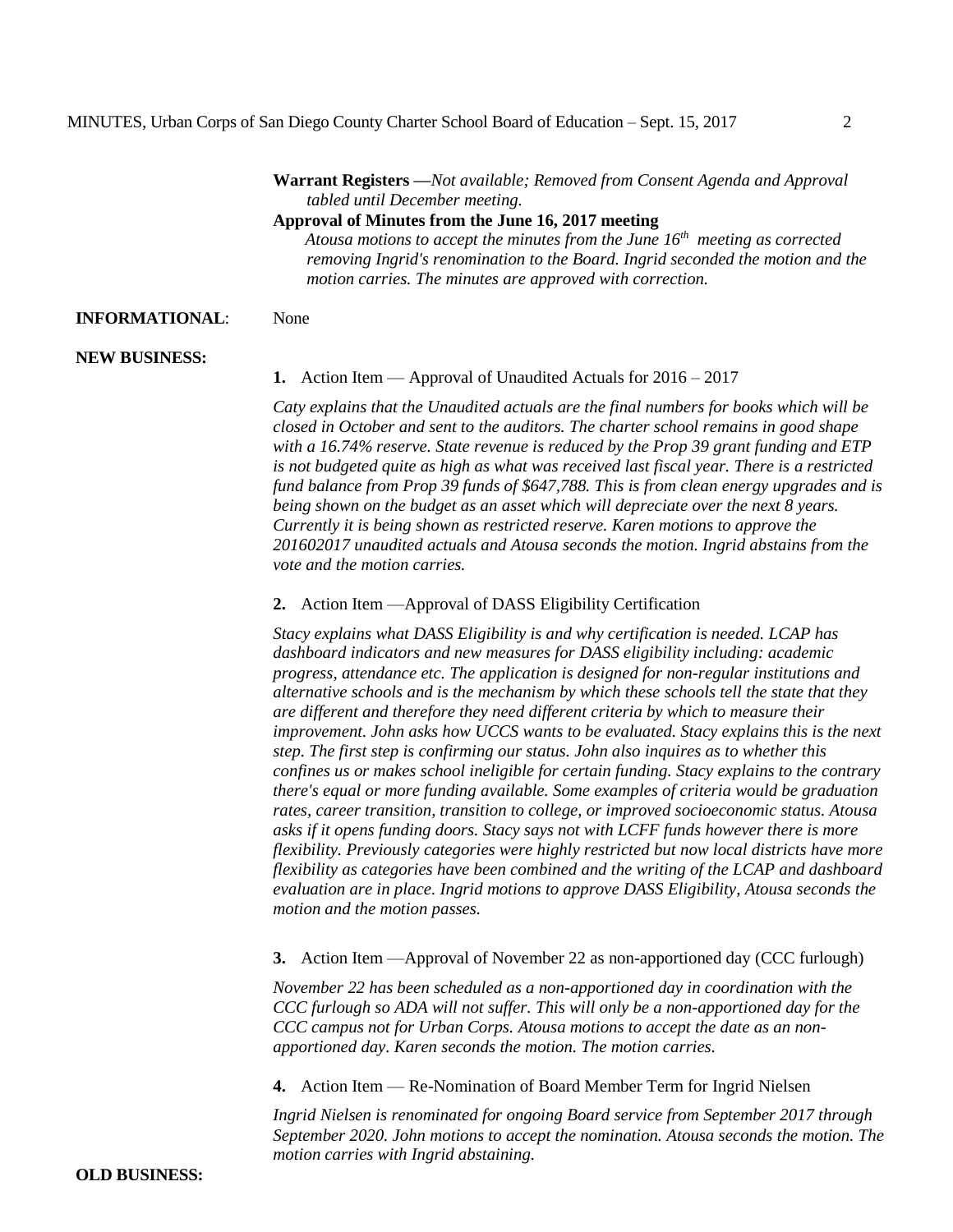#### **PRINCIPAL'S REPORT:**

*The Dean of Education, Dan Thomas reports on the Placer CCC request for educational services. Center Director Rod Thornhill visited UCO in early August and was impressed. Then on August 21 UCO and school staff visited his residential facility in Auburn, California. They have 25 CMs currently in high school. It was a good visit and they met with key staff. A proposal has been requested and charter school staff are working on it.* 

*Ingrid asked how this will work logistically and how we will monitor the school site. Dan explains that registrar Laura Flores has moved to the Bay Area but remains on staff and will be a nearby staff member who can facilitate school functions every Friday as well as serve as a case manager. Atousa asks if Placer CCC is open to us visiting and Dan answer is yes they will also open their doors to San Diego CMs who need placement elsewhere, especially if they are in a position where they need to get out of a bad situation. CCC will help to facilitate transition.*

*Robert explains this a desired location because it is very near Sacramento and it is a hub for training; it is a show room for the state in terms of CCC centers. Ingrid asked how their work program differs from UCOs. Rob answers that a big difference is that the Placer CCC is a residential facility, and they also already have a meals program. John requests that a thorough risk/benefit analysis be done as he is concerned about the state of their buildings and their expenses and wants to make sure that there is minimal risk to the charter school. Robert explains that we are not responsible for facilities and that the main risk is a lack of students to meet ADA requirements. However they're able to draw youth from across the state. He reminds the board that this is a strategic location with which we will be able to show off our charter school services to the whole state. Rhody Soria Center Director in National City frequently touts us to the CCC especially with regard to the wraparound support services we provide.* 

*Once the proposal is complete it will be sent to Sacramento for the higher-ups at the CCC to approve. Dan will send the proposal to the board once it is complete. Ingrid asked what is the capacity of the residential facility. Dan says it can house over 100 CMs so there is ample room for expansion. Dan explains we have made adjustments to the UCCS charter specifically in order to go after CCC locations like this; if the CCC heads in Sacramento agree to the arrangement an MOU you be drafted at which point it will need to be approved by the charter school board. Atousa voices support stating this is a win-win and will take the school to the next level. Her vision is to also become a semiresidential facility. Diane likes the opportunity for exchange placements for at risk youth.*

*Tiffany, teacher in Vista and curriculum coach, reports on education services being implemented at the CCC Vista and notes her support for the expansion to Placer. She explains that she knows this long distance situation will work because it is essentially how they were implementing services in Vista. She is in constant communication with all UCCS teachers that she supports and she doesn't see any difference due to the technology and consistent assessment and reporting structure they have built at the charter school. She's very excited about the opportunity for UCCS growth.*

# **SUPERINTENDENTS REPORT:**

*Superintendent Stacey Adler reports that she is in Sacramento once per month and can also stop in to Auburn Placer CCC in order to work with the school as needed if an expansion takes place. She has been working with the California Collaborative for Educational Excellence program to bring no-cost training programs to the district.*